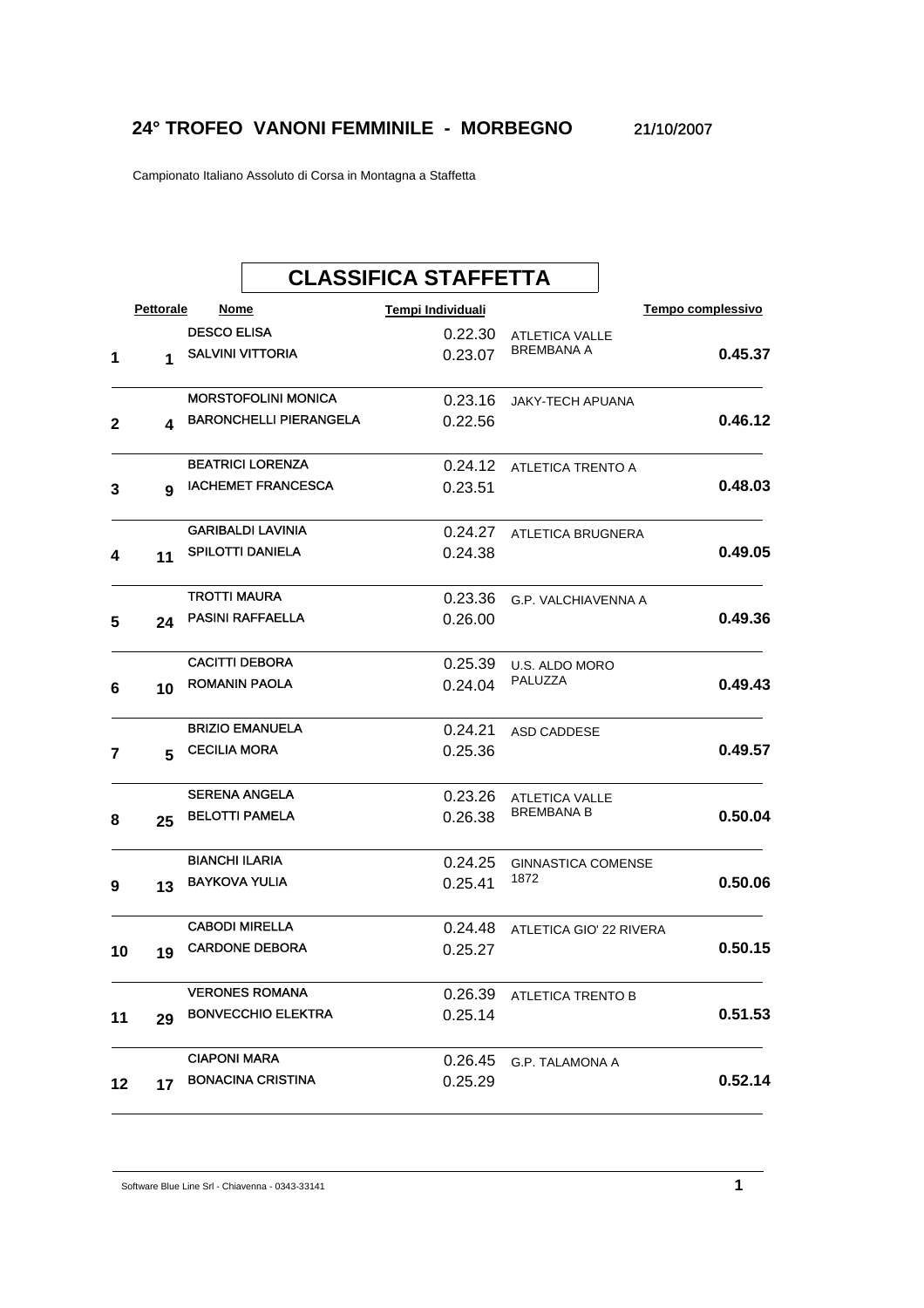|    | <b>Pettorale</b> | Nome                           | Tempi Individuali |                            | Tempo complessivo |
|----|------------------|--------------------------------|-------------------|----------------------------|-------------------|
|    |                  | <b>HERMAN MARY ELLEN</b>       | 0.25.09           | <b>MERA ATHLETIC CLUB</b>  |                   |
| 13 | 21               | <b>RUFFONI SARA</b>            | 0.27.28           |                            | 0.52.37           |
|    |                  |                                |                   |                            |                   |
|    |                  | <b>ZUGNONI CINZIA</b>          | 0.26.22           | G.S. CSI MORBEGNO A        |                   |
| 14 | 6                | PEYRONEL MARINA                | 0.29.57           |                            | 0.56.19           |
|    |                  |                                |                   |                            |                   |
|    |                  | <b>DEL CURTO FEDERICA</b>      | 0.26.43           | <b>G.P. VALCHIAVENNA B</b> |                   |
| 15 | 36               | <b>MARTINOLI MANUELA</b>       | 0.29.44           |                            | 0.56.27           |
|    |                  |                                |                   |                            |                   |
|    |                  | <b>TESTINI MARINA</b>          | 0.27.57           | <b>G.P. SANTI NUOVA</b>    |                   |
| 16 | 16               | <b>ACQUISTAPACE MICHELA</b>    | 0.29.09           | <b>OLONIO</b>              | 0.57.06           |
|    |                  |                                |                   |                            |                   |
|    |                  | <b>VALGOI ALESSANDRA</b>       | 0.25.06           | <b>ATLETICA ALTA</b>       |                   |
| 17 | 15               | <b>COLTURI LAURA</b>           | 0.33.12           | VALTELLINA                 | 0.58.18           |
|    |                  |                                |                   |                            |                   |
|    |                  | <b>MARTINUCCI LORENA</b>       | 0.27.59           | G.P. VALCHIAVENNA C        |                   |
| 18 | 37               | <b>ROGANTINI ZITA</b>          | 0.32.16           |                            | 1.00.15           |
|    |                  |                                |                   |                            |                   |
|    |                  | <b>CORNOLTI NADIA</b>          | 0.31.13           | <b>ATLETICA LA TORRE</b>   |                   |
|    |                  | <b>GREGIS NELLA</b>            | 0.29.14           |                            | 1.00.27           |
| 19 | 23               |                                |                   |                            |                   |
|    |                  | <b>DE MARIA SARA</b>           | 0.29.38           |                            |                   |
|    |                  | <b>BARONA LOREDANA</b>         | 0.31.15           | ATLETICA CENTRO LARIO      | 1.00.53           |
| 20 | 20               |                                |                   |                            |                   |
|    |                  | <b>LANDONI ANGELA</b>          | 0.31.15           | G.S. VALGEROLA B           |                   |
|    |                  | <b>TROTTI MIRELLA</b>          | 0.31.30           |                            | 1.02.45           |
| 21 | 30               |                                |                   |                            |                   |
|    |                  | <b>LUZZI ELENA</b>             | 0.31.38           |                            |                   |
|    |                  | <b>TARABINI SILVIA</b>         | 0.31.33           | <b>G.P. TALAMONA B</b>     | 1.03.11           |
| 22 | 35               |                                |                   |                            |                   |
|    |                  | <b>GIANOLA ORIETTA</b>         |                   |                            |                   |
|    |                  | <b>GIANOLA ANITA</b>           | 0.34.48           | 0.28.35 A.S. PREMANA       | 1.03.23           |
| 23 | 22               |                                |                   |                            |                   |
|    |                  | <b>BUZZETTI SILVIA</b>         |                   |                            |                   |
|    |                  | <b>NYFFELER VALERIA</b>        | 0.31.27           | 0.32.10 G.S. VALGEROLA C   | 1.03.37           |
| 24 | 31               |                                |                   |                            |                   |
|    |                  | <b>PIGANZOLI SERENA</b>        | 0.29.52           |                            |                   |
|    |                  | <b>MACCIOLINI RENZA</b>        |                   | G.S. VALGEROLA D           | 1.05.33           |
| 25 | 32               |                                | 0.35.41           |                            |                   |
|    |                  | <b>GUSMEROLI ELIDE</b>         |                   |                            |                   |
|    |                  | <b>SCHIANTARELLI ALESSANDR</b> | 0.32.26           | G.S. CSI MORBEGNO B        |                   |
| 26 | 26               |                                | 0.35.17           |                            | 1.07.43           |
|    |                  |                                |                   |                            |                   |
|    |                  | <b>MAGONI CARLOTTA</b>         | 0.35.14           | G.S. CSI MORBEGNO C        |                   |
| 27 | 27               | <b>TOGNOLI ENRICA</b>          | 0.35.31           |                            | 1.10.45           |
|    |                  |                                |                   |                            |                   |

Software Blue Line Srl - Chiavenna - 0343-33141 **2**